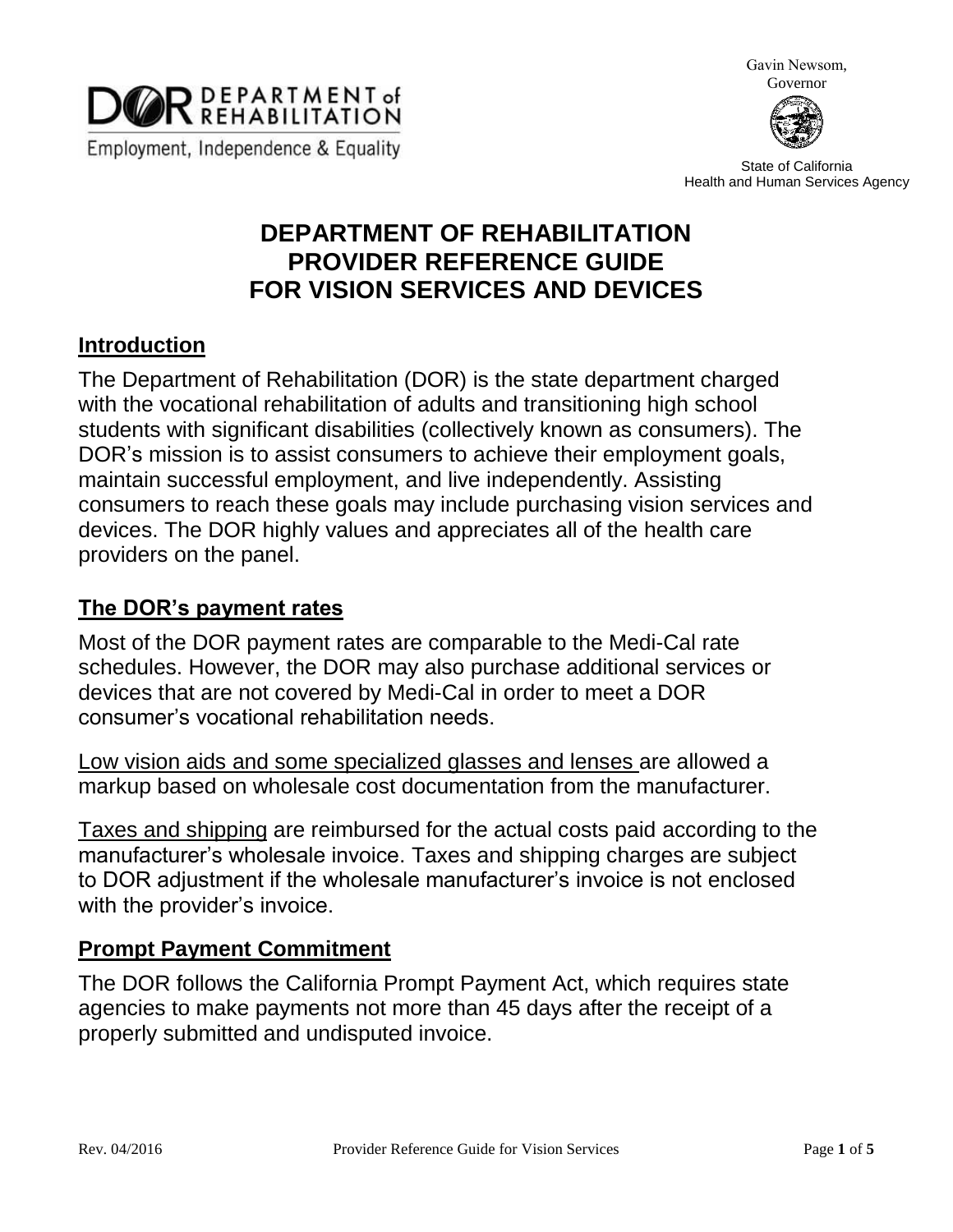## **Evaluation**

After the vision office examines the consumer, the DOR requires a written evaluation report with a specific recommendation for devices or services. The report should be submitted within 10 business days from the date the evaluation was completed.

Narrative report documenting findings and recommendations on vision disability or a completed – Report of Optometric/Ophthalmological Examination (form DR 233C) should include justification for the recommended vision device(s) based on the consumer's medical and vocational needs.

After the examination / evaluation, the provider will submit the results of the evaluation and the signed Authorization and Invoice for Medical Services (DR 297C) to DOR.

See step-by-step table for specific instructions on where and how to send documents.

### **Authorization**

No services may be provided or paid for without a DOR authorization document. Only those services authorized on the Authorization and Invoice for Medical Services (DR 297C) or Purchase Order (DR 297D), in advance, will be honored at the time of invoice.

Once the examination / evaluation and supporting documentation are received, the DOR reviews and determines the appropriateness of services in alignment with the consumer's employment goal and plan. The Rehabilitation Counselor may work with the provider on any modifications that may be needed.

Once the DOR is ready to purchase the device (s) for the consumer, the DOR will send the provider a single written Purchase Order (DR 297D) form itemizing all the devices.

### **Devices**

The vision provider will dispense the approved devices listed on the Purchase Order (DR 297D) form. Upon DOR receiving the invoice and catalog documentation for any By Report procedure code(s), the Statewide Optometric Consultant will review and adjust the rates to the allowable mark up.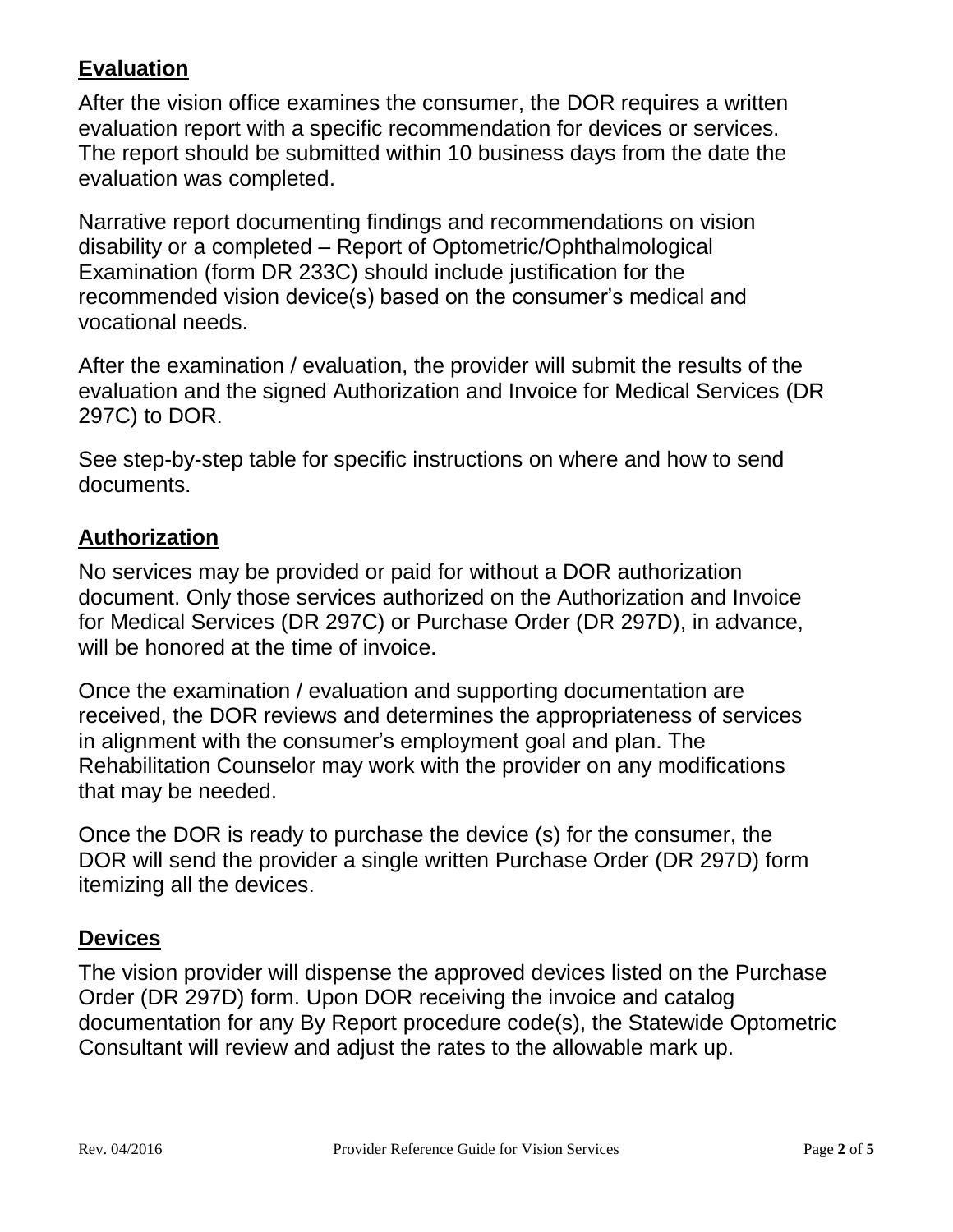## **Billing the DOR for Vision Services**

It is a state policy that if the consumer/patient has Medi-Cal or other private insurance, the vision provider will invoice these benefits first. Whatever is not covered by the comparable benefits can then be invoiced to DOR. Each provider must attach the evidence of benefit (EOB) or denial. Medicare or Medi-Cal noncovered services (such as adult eyeglasses and low vision aids) do not require EOB or denial documentation. See step-by-step table for specific invoicing instructions.

When billing the DOR for evaluations, include the documents listed above in the Evaluation section of this document.

DOR invoicing guidelines can be found online at this website: [https://www.dor.ca.gov/Home/InvoicingGuidelines](http://dor.ca.gov/Public/Invoicing-Guidelines-for-Vendors.html). Along with general information for all vendors, the website includes a link to more specific information for health care providers.

- The provider's invoice must include the make, model, date of purchase, and consumer's name.
- The DOR is required to verify with the consumer that goods and services were received prior to paying the invoice.
- Providers are paid at the rates listed in this document in the section entitled "The DOR's Payment Rates."
- Attach any comparable benefits documentation and manufacturer's wholesale invoice when billing the DOR.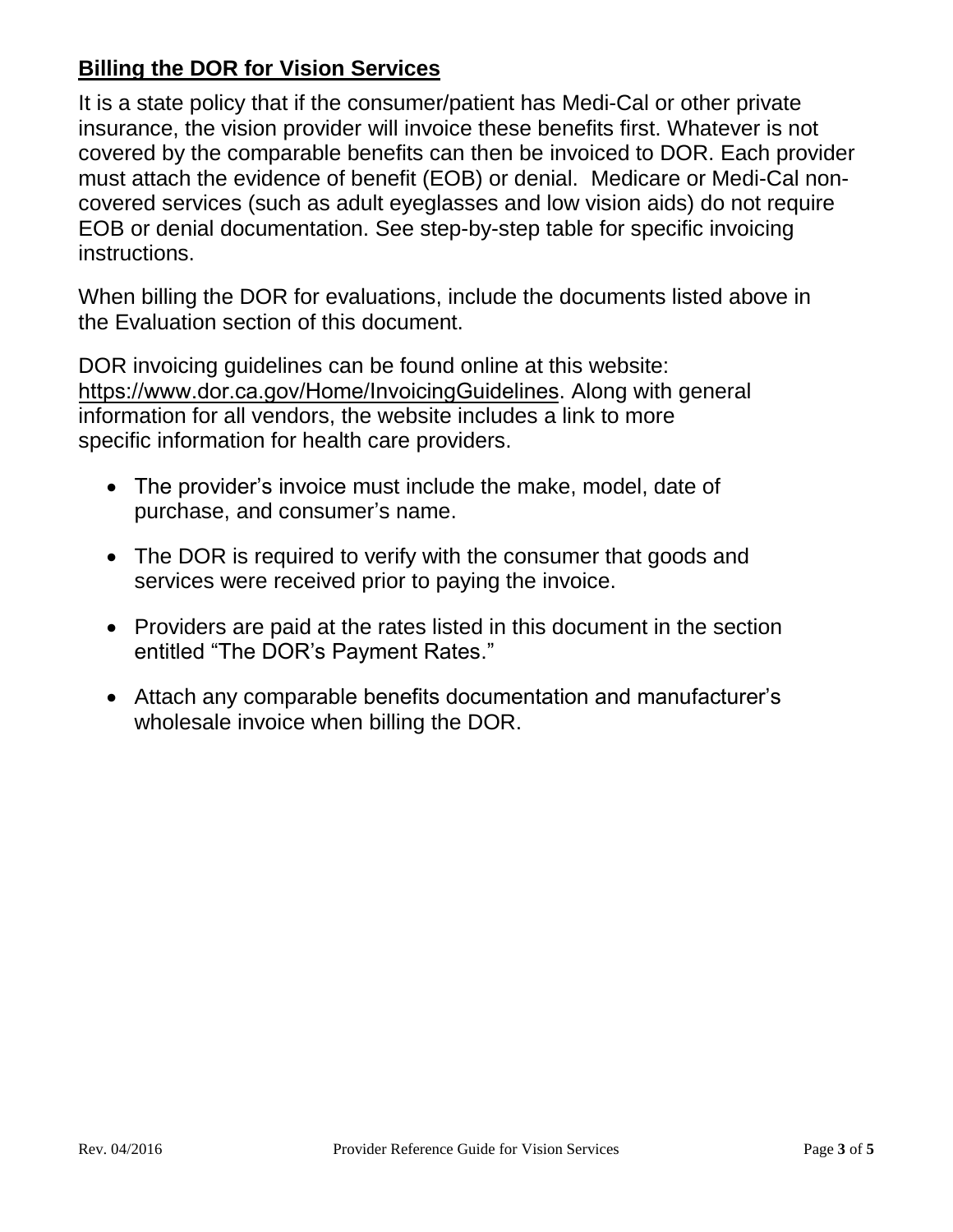## **Step-by-Step In-Depth Guide**

This section provides a description of each step in the vision services and devices process. See the sections above for more detailed information on policies, processes, and documentation.

| <b>Step</b> | <b>Purchase</b><br><b>Phase</b> | <b>Action</b>                                                                                                                                                                                                                                                                                                                                                                                                                                                                                                 | <b>Standard</b><br><b>Actor</b> |
|-------------|---------------------------------|---------------------------------------------------------------------------------------------------------------------------------------------------------------------------------------------------------------------------------------------------------------------------------------------------------------------------------------------------------------------------------------------------------------------------------------------------------------------------------------------------------------|---------------------------------|
|             | Evaluation                      | Issue authorization for vision examination /<br>evaluation.<br>Attach the DR233C - Report of<br>Optometric/Ophthalmological Examination.<br>Commonly used vision procedure codes:<br>• 99499 OM - Basic optometry exam: medical<br>history, exam, diagnosis, assessment of<br>capabilities/stability/impairment, report.<br>99499 OP - Basic ophthalmology exam:<br>medical history, exam, diagnosis, assessment<br>of capabilities/stability/impairment, report.<br>99456 OM - Comprehensive Optometry exam: | <b>DOR</b><br><b>Office</b>     |
|             |                                 | medical history, exam, diagnosis, assessment<br>of capabilities/stability/impairment, treatment<br>plan, report.<br>99456 OP - Comprehensive Ophthalmology<br>exam: medical history, exam, diagnosis,<br>assessment of capabilities/stability/impairment,<br>treatment plan, report.<br>Z2700 - Low Vision Evaluation<br>Notate on the authorization if the consumer has<br>Medi-Cal or other private dental insurance.                                                                                       |                                 |
| 2a          | Evaluation                      | Examine consumer: evaluate vision status and<br>needs.<br>Completed the DR233C – Report of<br>Optometric/Ophthalmological Examination or report<br>documenting findings and recommendations.<br>Submit the completed report and the signed<br>Authorization and Invoice for Medical Services (DR<br>297C) to DOR field address.                                                                                                                                                                               | Provider                        |